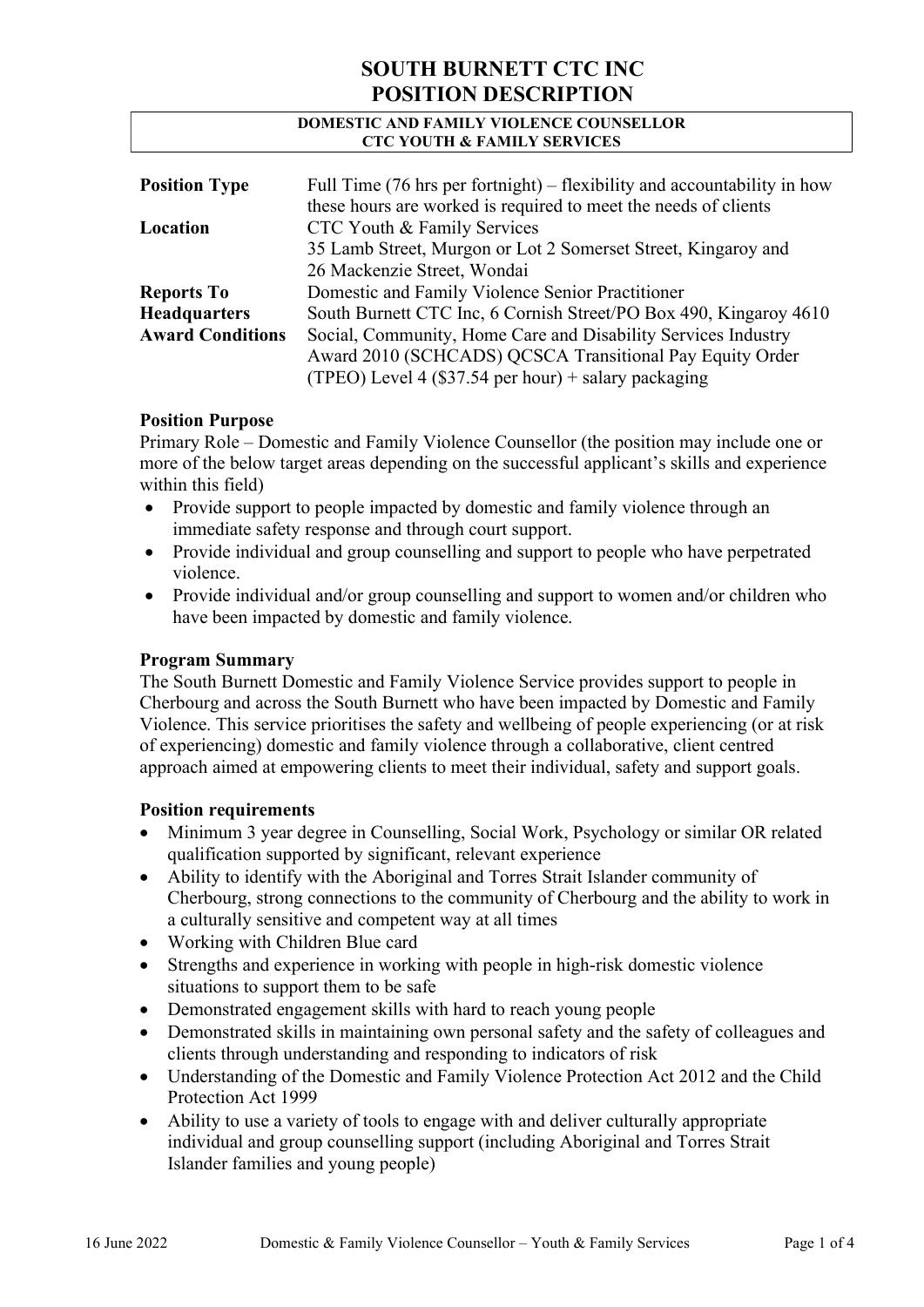- Experience in working with complex client issues such as domestic and family violence, volatile substance misuse, homelessness, alcohol and drug addictions, mental health issues
- Ability to develop and deliver resources and programs
- Availability to deliver programs outside of working hours if required
- Experience in compiling case notes, safety plans, risks assessments and support plans
- Time management and IT competency to ensure all client case notes are compiled and plans and other requirements are reviewed within the appropriate timeframes and that complete client files are kept up to date on a data capture system
- Demonstrated understanding of personal and professional boundaries
- Commitment to respecting the privacy and confidentiality of all stakeholders
- Ability to maintain a driver's licence without suspension and be transparent in reporting any past or future driving/traffic infringements notices that may impact on own suitability to transport clients
- First Aid and CPR Certificates
- COVID-19 vaccination
- Ability to meet and maintain any other current and future relative legislative benchmark requirements

### Responsibilities – Domestic and Family Violence Counsellor

- Ensure service delivery is in line with the Department's Domestic and Family Violence Regulatory Framework ensuring compliance with Practice Standards and Guidance
- Ensure information sharing is in line with the Domestic and Family Violence Protection Act 2012 and Domestic and Family Violence Information Sharing Guidelines
- Ensure that service delivery is in line with CTC's Responding to Domestic and Family Violence Policy and Procedure
- Ensure service delivery is in line with the Domestic Violence Investment Specifications
- Provide individual counselling and therapeutic group programs as required
- Follow safety policies, guidelines and protocols to ensure the safety of yourself and others
- Use a variety of culturally appropriate tools to engage with clients
- Work proactively with staff in other organisations to provide a collaborative response to the safety and support of women and children accessing the service
- Provide information, advice and assistance through advocacy and referral

### Secondary Role - Domestic and Family Violence Support Worker

- Work within the Domestic and Family Violence Team through morning meetings to identify and respond to areas of need as agreed with the Senior Practitioner
- Ensure that service delivery is in line with CTC's Responding to Domestic and Family Violence Policy and Procedure

### Ensure Administration Requirements are met Including

- All case notes are entered into the database within 24 hours of contact
- All risk assessments and plans are entered into the database within 24 hours
- Record time counted working directly or on behalf of a client on the database including client risk and needs assessments, case management, referrals, file notes and case conferences
- Ensure 25 hours contact and/or casework is recorded on a weekly basis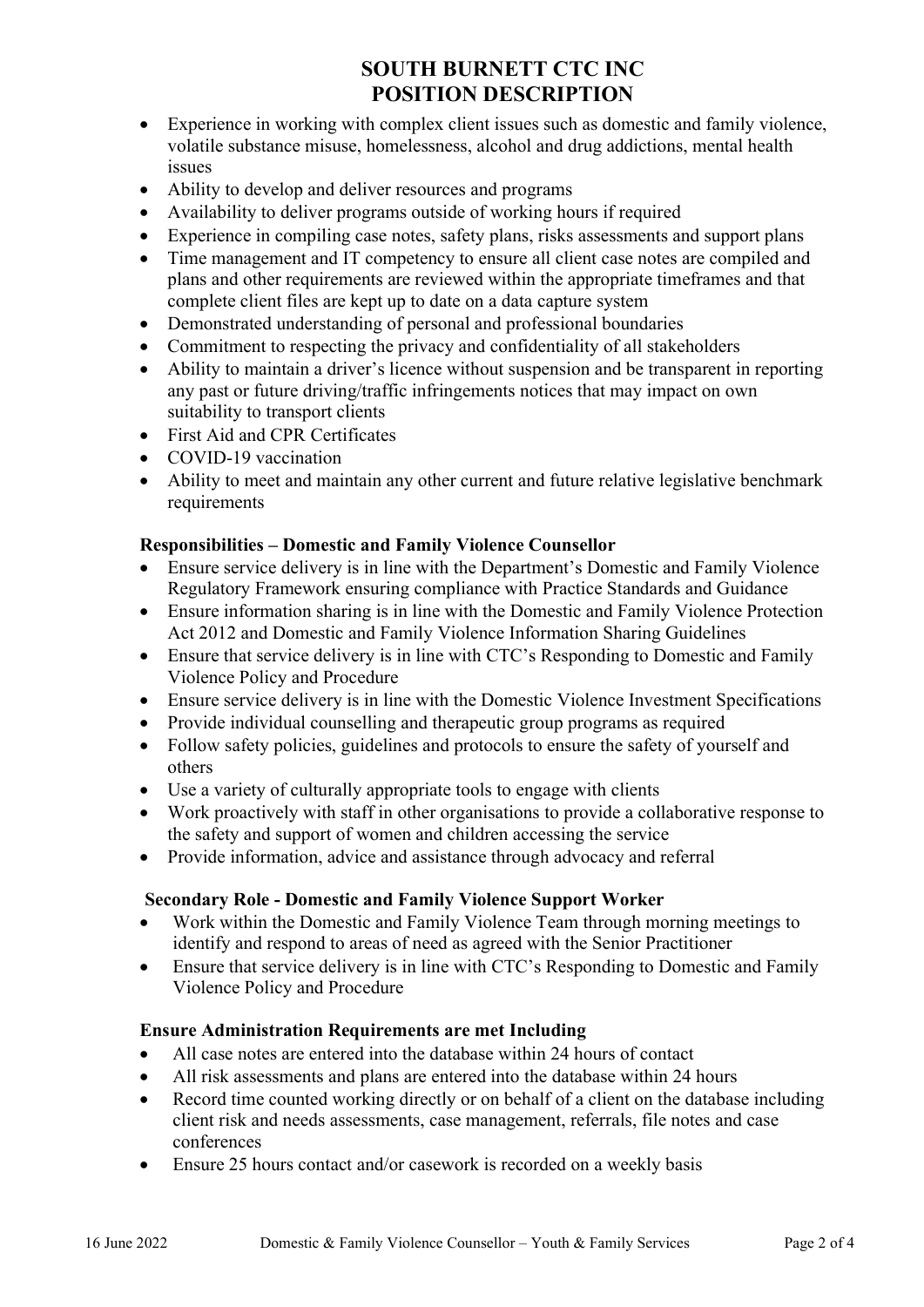- All intake forms are up to date and uploaded within 24 hours
- Ensure client details are up to date at all times
- Ensure and that outcomes and outputs as specified in the service contract are achieved
- Ensure all brokerage has been approved by your senior practitioner and is accurately recorded in the database

### Be an effective member of the CTC Domestic and Family Violence Team

- Prioritise the attendance of all Team Meetings
- Actively participate in Team Meetings to ensure the service is meeting the needs of clients, the community and contractual outputs and outcomes and that strategies for continuous improvement are identified and implemented as required
- Participate in the development of resources and community events as required which increase community knowledge and response to domestic and family violence
- Participate in the development and promotion of resources and training which improve service response to domestic and family violence

Manage your time effectively between your primary role (70%) and secondary role (30%)

#### Responsibilities as a CTC staff member

- Have knowledge and understanding of the organisation's mission and vision and contribute to the success of the organisation in its entirety
- Be an effective member of the Youth & Family Services Team as well as all other CTC Teams
- Work independently and as part of a team in compliance with direction from management
- Attend and actively participate in all team and other relevant meetings and training
- Assist other staff in their duties
- Assist in maintaining a clean, hygienic and tidy work environment at all times
- Ensure all CTC resources and assets are used only as appropriate, accounted for and maintained in a safe, clean, hygienic and useable condition at all times
- Flexibility in regard to working hours and locations and preparedness to undertake complementary duties as required
- Adhere to all policies and procedures of CTC and relevant Government Contracts/MOAs/ Legislation/ Acts/Guidelines and other documents/standards including the:
	- o Human Services Quality Standards
	- o NDIS Practice Standards
	- o Qld Human Rights Act
	- o CTC Staff Code of Conduct
	- o NDIS Code of Conduct
	- o CTC Code of Conduct for Working with Children and Young People

#### Performance Support and Reviews

- Engage in monthly support and supervision with Senior Practitioner
- Engage in external supervision as required
- Performance will be reviewed within an initial 6 month probation period and then on an annual basis according to the details of this and any revised position descriptions